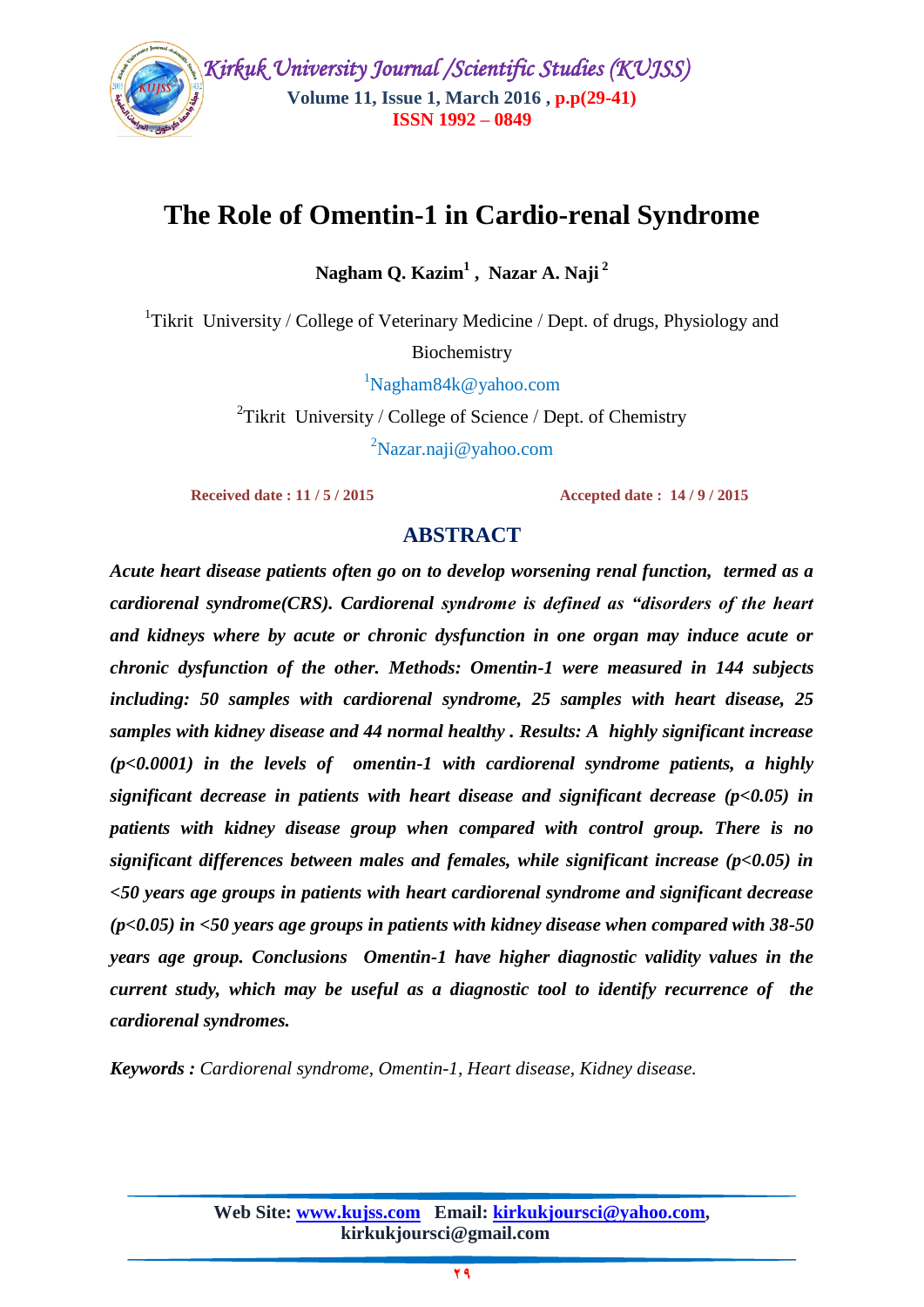

## **دور هرمون االومنتين1- في المتالزمة القمبية الكموية**

**1 نغم قاسم كاظم ، نزار احمد ناجي 2**

1 جامعة تكريت / كلية الطب البيطري / فرع االدوية والفسلجة والكيمياء الحياتية  $1$ Nagham $84k@$ yahoo.com <sup>7</sup>جامعة تكريت / كلية العلوم / قسم الكيمياء

 $Nazar.naji@yahoo.com$ 

**تاريخ استالم البحث: 11 / 5 / 9315 تاريخ قبول البحث: 14 / 2 / 9315**

#### ا**لملخص**

**إن الهدف من الدراسة الحالية هو تقييم دور هرمون االومنتين1- في أمراض القمب التي يصاحبها مضاعفات كموية )متالزمة قمبية كموية( وأمراض القمب وأمراض الكمى. تم قياس هذا الهرمون في مصل دم 144 عينة 50-: عينة لمرضى المتالزمة القمبية الكموية و25 لمرضى القمب و25 عينة لمرضى الكمى و44 عينة لألصحاء تم استخدامها كمجموعة سيطرة لممقارنة.**

**أن النتائج التي تم الحصول عميها من هذه الدراسة أظهرت وجود ارتفاع معنوي عالي (0.0001>p (في تركيز هرمون األومنتين1- في مصل دم مرضى المتالزمة القمبية الكموية وانخفاض معنوي عالي (0.0001>p (في مصل دم مرضى القمب وانخفاض معنوي (0.05>p (في مصل دم مرضى الكمى مقارنة مع مجموعة السيطرة )األصحاء( ، ال توجد فروقات معنوية بين الذكور واالناث ولكن يوجد ارتفاع معنوي (0.05>p (في الفئة العمرية ) <50( في مصل دم مرضى المتالزمة القمبية مقارنة مع الفئة العمرية )50-38(، كما يوجد انخفاض معنوي (0.05>p (في الفئة العمرية )<50( في مصل دم مرضى الكمى مقارنة مع الفئة العمرية ) 50-38(. االستنتاجات -: ان االومنتين1- في الدراسة الحالية يمتمك قيم صحة تشخيص عالية، والتي ربما يمكن استخدامها كأداة تشخيص لتحديد تكرار حدوث المتالزمة القمبية الكموية.** 

**الكممات الدالة:** المتالزمة القمبية الكموية , االومنتين,1- امراض القمب , امراض الكمى.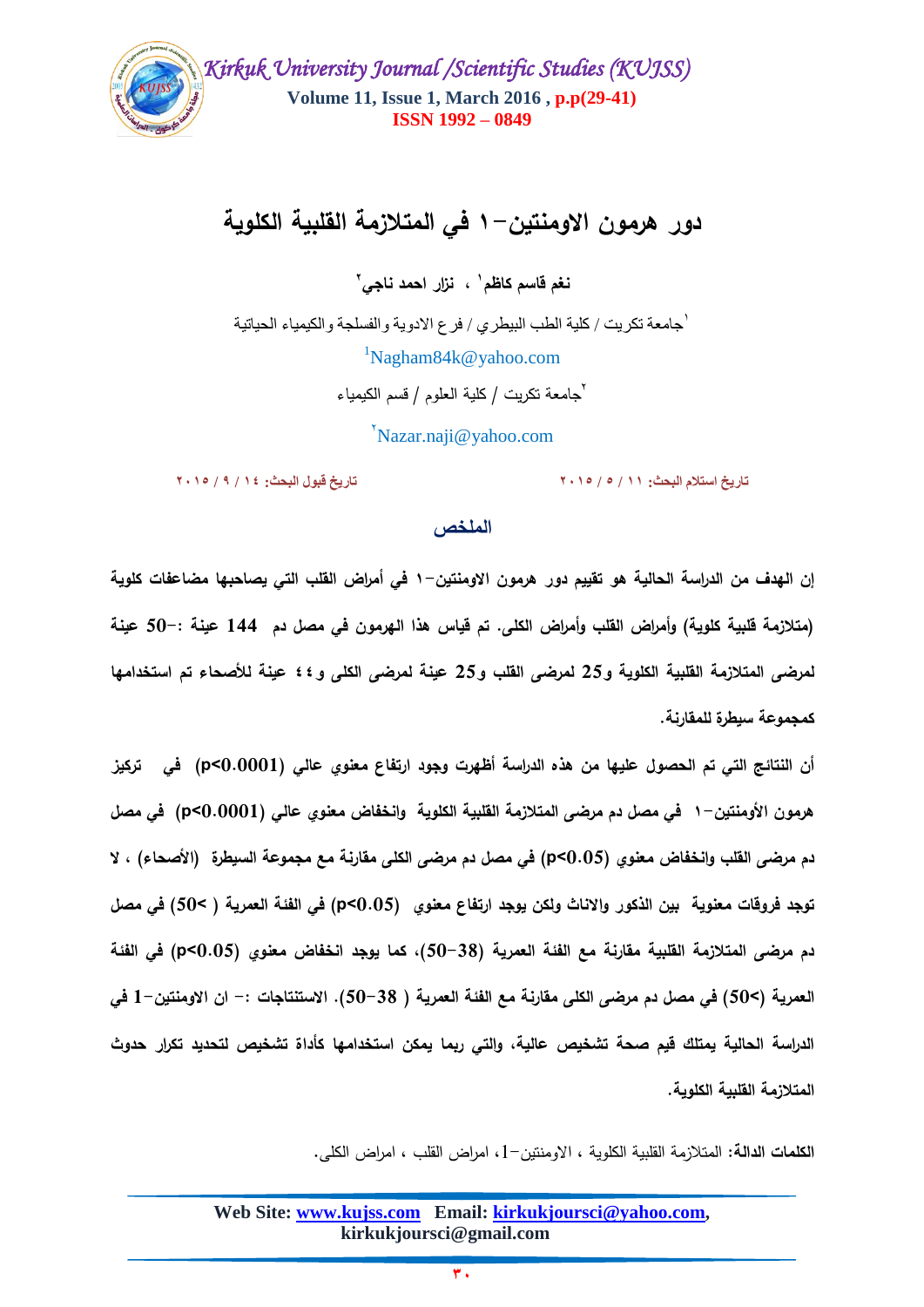

List of Abbreviation:- CRS= Cardio-renal syndrome, CAD = coronary artery disease, ROC =Receiver operating characteristics, AUC =The area under the curve.

#### **1.Introduction**

 Cardiorenal syndrome is defined as "disorders of the heart and kidneys where by acute or chronic dysfunction in one organ may induce acute or chronic dysfunction of the other" [1]. The exact cause of deterioration of kidney function and the mechanism underlying this interaction are complex, multifactorial in nature, and still not completely understood. Renal dysfunction is one of the most important comorbidities in heart failure. Reduced estimated glomerular filtration rate seems to be a potent predictor of cardiovascular complications and mortality. Patients with renal dysfunction have a significantly increase risk of developing an adverse outcome after acute myocardial infarction[2]. The most common underlying risk factors that account for renal dysfunction in the setting of heart failure or cardiac dysfunction include hypertension, diabetes mellitus, severe atherosclerotic disease, elderly age and a prior history of renal insufficiency or heart failure<sup>[3]</sup>.

 **Omentin-1** has been identified as a major visceral (omental) fat secretory adipokine. The mature omentin is a secretory glycoprotein consisting of 295 amino acids and N-linked oligosaccharides, and its basic structural unit is a 120-kD homotrimer in which 40-kD polypeptides are bridged by disulfide bonds. Omentin-1 is a 32 kD adipokine that is primarily secreted by stromal vascular cells in visceral adipose tissue, and is expressed to a lesser extent in the heart, lung, and placenta and heart and highly abundant in human plasma[4]. This fat depot-specific protein is synthesized by visceral stromal vascular cells, but not adipocytes[5]. Omentin-1 is a new type of Ca<sup>2+-</sup>dependent lectin with affinity for galacto furanosyl residues (constituents of pathogens and dominant inmunogens). It is suggested, therefore, that a biological function of omentin/intelectin is the specific recognition of pathogens and bacterial components, an important role in the innate immune response to parasitic infections**.** Moreover, several studies have shown that omentin gene expression is altered by inflammatory states and obesity[6]. The aim of this is to find levels of omentin-1, and their relationship with cardiorenal syndrome.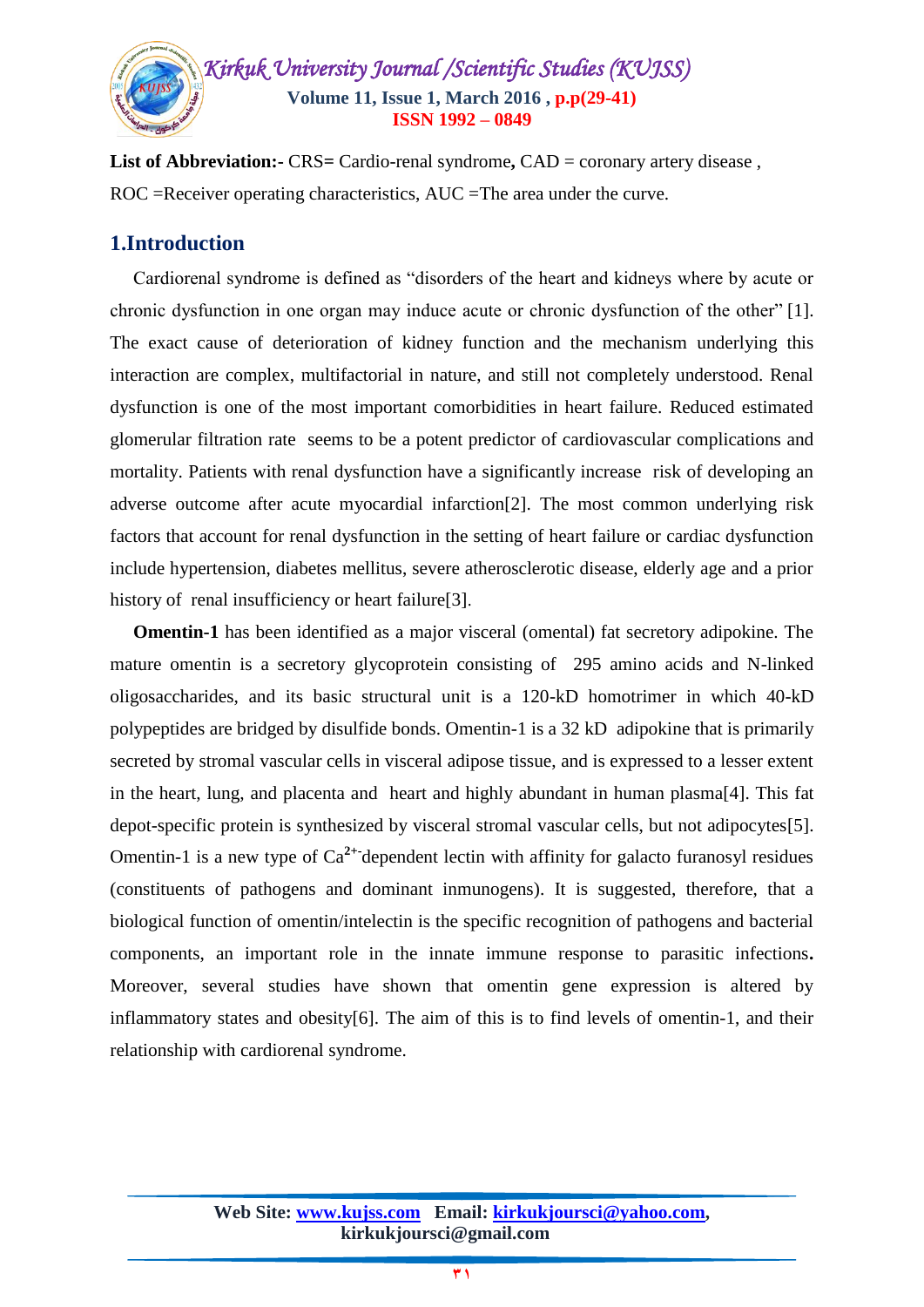

## **2.Materials and Methods**

 Blood samples were collected from one hundred fourty four subjects (ages range from (38–70) years) , they divided into four groups:

**Group 1:** Included a total of 50 patients (30 males and 20 females); their ages ranged from 40-65 years for females and (38-70) years for males. All of them are suffering from heart with kidney diseases.

**Group 2:** Included a total of 25 patients (13 males and 12 females); their ages ranged from 38 to 70 years for males and for 40 to 65 years for females. They are suffering from heart disease.

**Group 3:** Included a total of 25 patients (13 males and 12 females); their ages ranged from 38 to 68 years for males and 40 to 65 years for females . They are suffering from kidney diseases.

**Group 4:** This group is including 44 apparently healthy controls (22 males and 22 females); their ages ranged from 38 to 70 years.

 The omentin-1 assay employs the quantitative sandwich enzyme immunoassay technique suppliers by GenAsia companies[7].

 **Statistical analysis:-** The significante of difference between mean values were estimated by student T-test. The probability  $P < 0.0001$ =highly significant,  $P < 0.05$  = significant, P >  $0.05$  = non-significant. Also the data were processed with the software package SPSS (statistical package for social science) Ver. 22 (SPSS Inc. Chicago IL) and Microsoft Excel XP version to estimated the ROC and cut off values .

## **3. Results and Discussion**

The mean  $(\pm SD)$  of omentin-1 concentration in the sera of control group (healthy control), patients with cardiorenal syndrome group, patients with heart disease group and patients with kidney disease group are illustrated in Table (1) .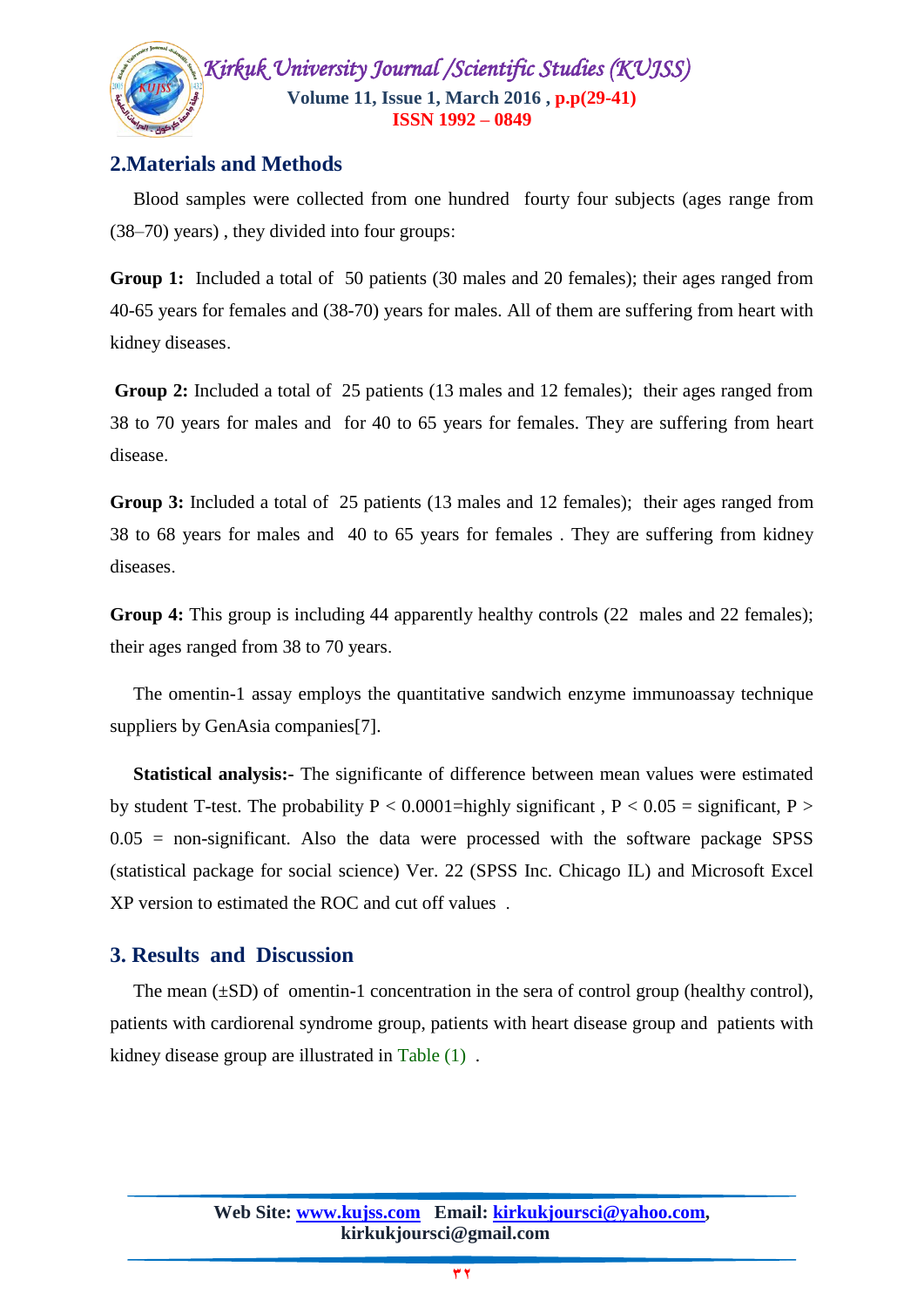

| <b>Omentin-1</b> | <b>Healthy control</b><br>$n=44$ | <b>CRS</b><br>$n=50$ | <b>Heart diseases</b><br>$n=25$ | <b>Kidney diseases</b><br>$n=25$ |
|------------------|----------------------------------|----------------------|---------------------------------|----------------------------------|
| <b>Total</b>     | $414.29 \pm 86.12$               | $536.84 \pm 55.6^*$  | $298.56 \pm 56.3^*$             | $344.85 \pm 85.37^{\#}$          |
| <b>Males</b>     | 412.95±94.61                     | $534.84 \pm 61.42$   | 298.46±51.54                    | $346.27 \pm 49.62$               |
| <b>Females</b>   | $415.6 \pm 78.94$                | $538.84 \pm 50.5$    | 298.66±63.39                    | $342.58 \pm 63.54$               |

**Table (1):** Mean  $\pm$ SD of omentin-1 ng/ml concentration in the all studied groups according

to gender.

**٭ high Significant** *p***˂0.0001 compared with healthy control** 

**# Significant** *p***˂0.05 compared with healthy control**

There is a highly significant increase  $(p<0.0001)$  in serum levels of omentin-1 in cardiorenal syndromes group, a highly significant decrease (p<0.0001) in heart disease group and significant decrease  $(p<0.05)$  in kidney disease group when compared with the control group, no significant differences between males and females, while significant increase in <50 years age groups in cardiorenal syndromes group and significant decrease in <50 years age groups in kidney disease group when compared with (38-50) age group, as shown in the Table (2).

**Table (2):** Mean (±SD) omentin-1 ng/ml concentration in the all studied groups according to age.

| <b>Omentin-1</b> | <b>Healthy</b>   | <b>CRS</b>        | <b>Heart disease</b> | <b>Kidney disease</b>  |
|------------------|------------------|-------------------|----------------------|------------------------|
|                  | control $n=44$   | $n=50$            | $n=25$               | $n=25$                 |
| 38-50 years      | $433.4 \pm 93.1$ | $506.55 \pm 52.3$ | $299 \pm 44.6$       | $384.37 \pm 39.33$     |
| $>50$ years      | $398.3 \pm 78.1$ | 557.03±48.9*      | $298.21 \pm 65.7$    | $304.4 \pm 72.24^{\#}$ |

**high Significant**  $p < 0.05$  **compared with age group**  $> 50$ 

**#** Significant  $p < 0.05$  compared with age group  $> 50$ 

There is a highly significant increase  $(p<0.0001)$  in the sera levels of omentin-1 in cardiorenal syndromes group when compared with (heart and kidney) diseases groups, a significant decrease  $(p<0.05)$  in the sera levels of omentin-1 in heart disease group when compared with kidney disease group.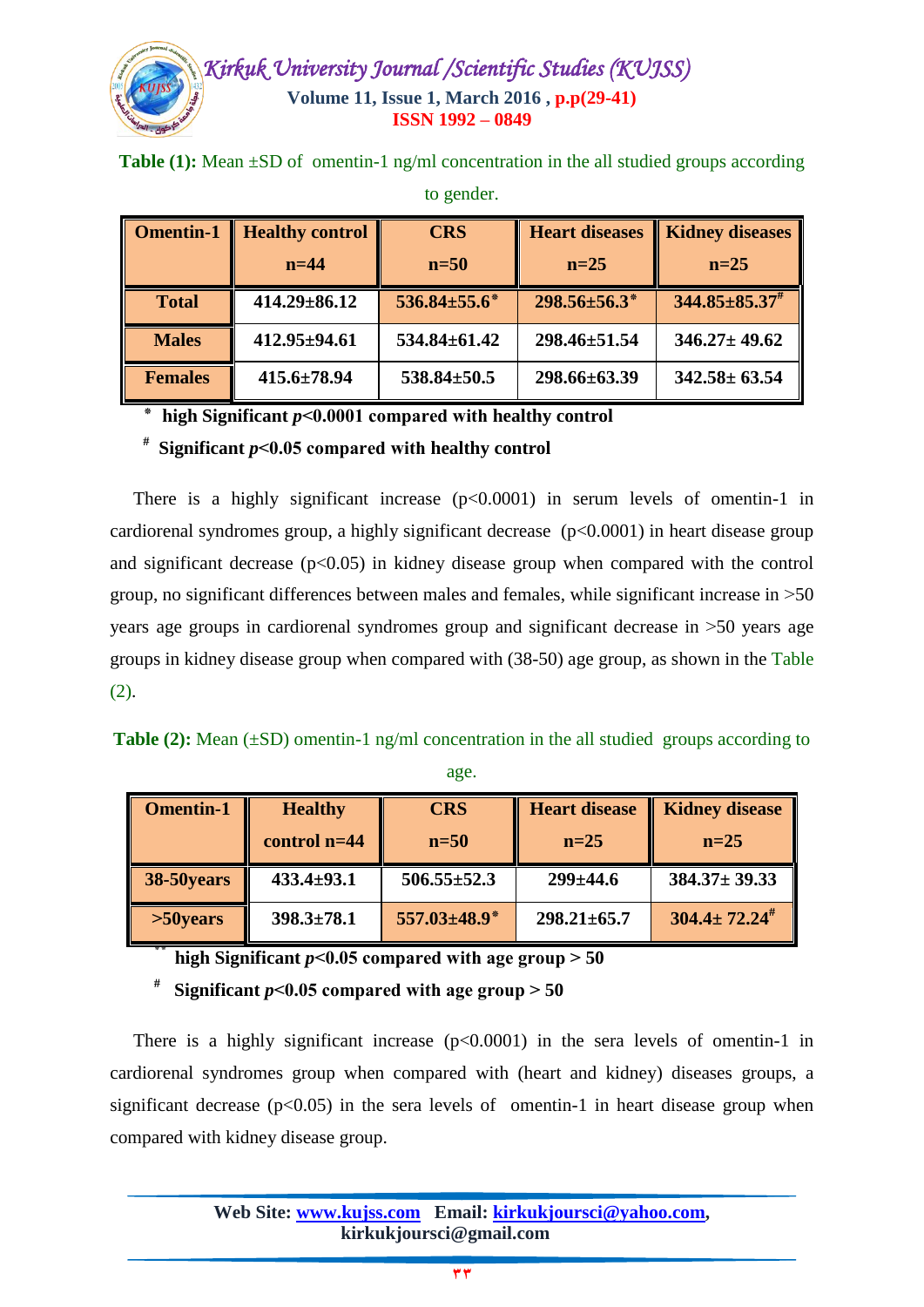

 Receiver operating characteristics (ROC) curves were used to compare the performance of the biochemical diagnostic methods of diseases in this study and to determine the appropriate cut off values for the omentin-1. Sensitivity, specificity, positive predictive value (PPV), and negative predictive value (NPV) were calculated to analyze the diagnostic value of hormone. The area under the curve (AUC) was commonly used as a summary measure of diagnostic accuracy. Table (3) shows the criteria of statistical diagnosis validity of omentin-1 level in cardiorenal syndrome group compared with control by using 431 ng/ml as cut-off value (The optimal cut-off value for omentin-1 in all groups estimated from ROC curves). According to these results, test is positive if test > threshold value (cut off values). Fig.  $(1)$  explained the ROC curve for omentin-1 concentration in cardiorenal syndrome group, sensitivity and specificity shown in fig.  $(2)$ .

**Table (3):** Predictive values of serum omentin-1 level in in cardiorenal syndrome group using 431 ng/ml as cut-off value.

| <b>Sensitivity Specificity</b> |     | <b>PPV</b> | <b>NPV</b> | <b>Accuracy</b> | <b>AUC</b> |
|--------------------------------|-----|------------|------------|-----------------|------------|
| 98%                            | 68% | 77%        | 96%        | 84%             | 0.868      |



**Fig.** (1): ROC curve for omentin-1 concentration in cardiorenal syndrome group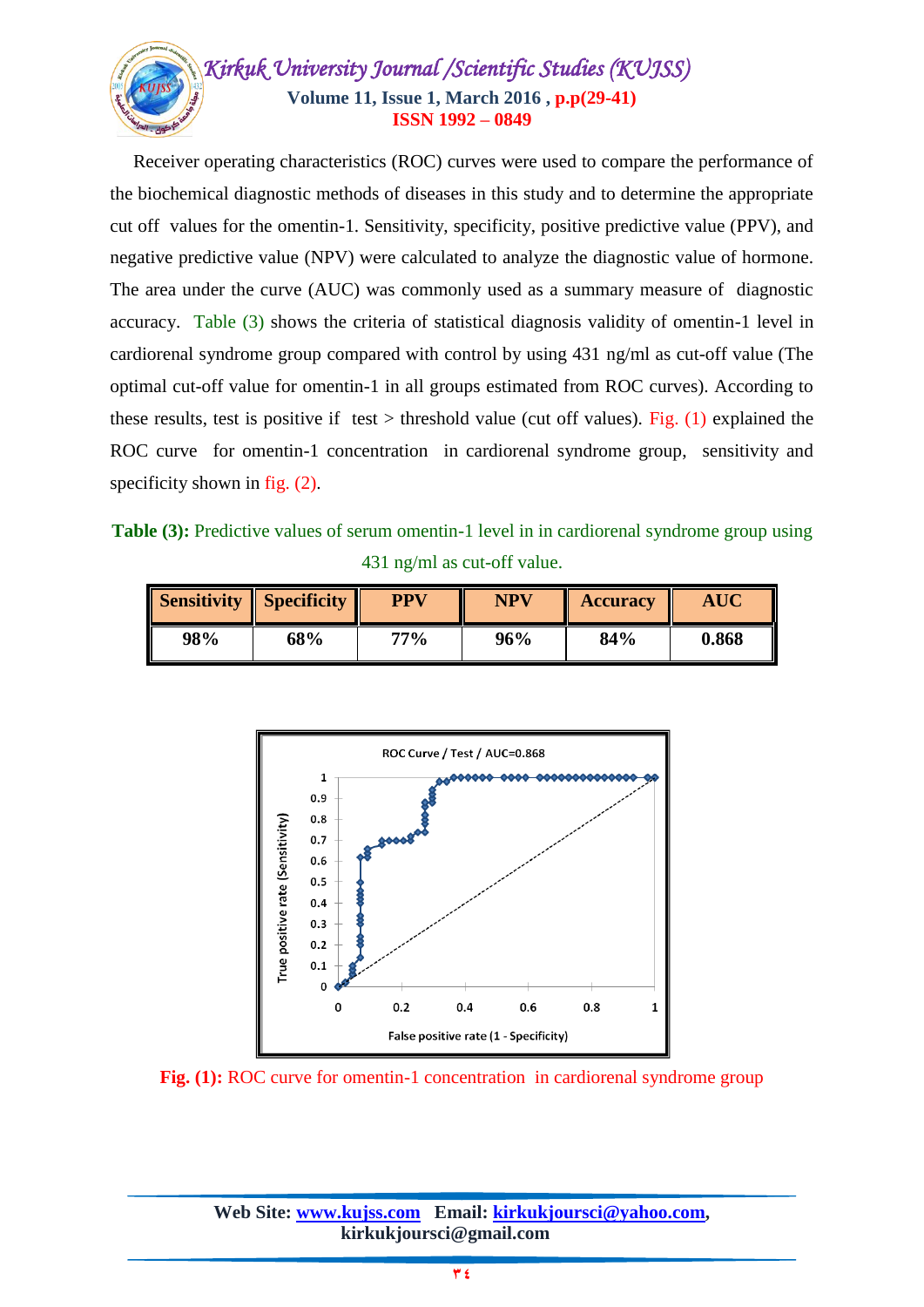



 Table (4) shows the criteria of statistical diagnosis validity of omentin-1 level in heart disease group compared with control by using 3.12 ng/ml as cut-off value. Fig. (3) explained the ROC curve for omentin-1 concentration in heart disease group, sensitivity and specificity shown in Fig. (4). According to these results , test is positive if test *<* cut off values.

Table (4): Predictive values of serum omentin-1 level in heart disease group using 3.12 ng/ml as cut-off value.

| <b>Sensitivity Specificity</b> |     | <b>PPV</b> | <b>NPV</b> | <b>Accuracy</b> | <b>AUC</b> |
|--------------------------------|-----|------------|------------|-----------------|------------|
| 99%                            | 97% | 90%        | 86%        | 92%             | 0.987      |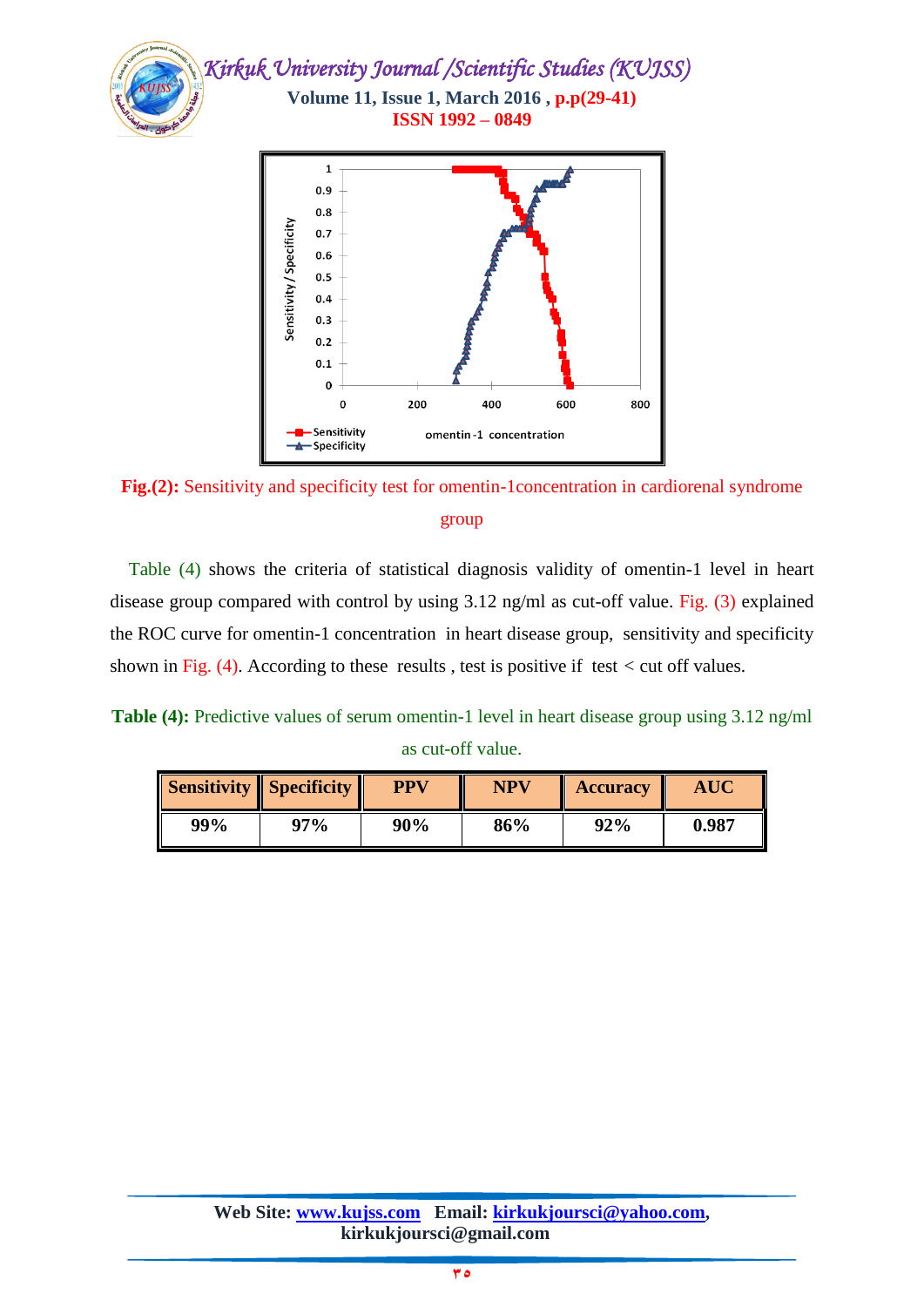



**Fig. (3):** ROC curve for omentin-1 concentration in heart disease group



**Fig.** (4): Sensitivity and specificity test for omentin-1 concentration in heart disease group

 Table (5) shows the criteria of statistical diagnosis validity of omentin-1 level in kidney disease group compared with control by using 323 ng/ml as cut-off value. Fig. (5) explained the ROC curve for omentin-1 concentration in kidney disease group, sensitivity and specificity shown in Fig.  $(6)$ . According to these results, test is positive if test < threshold value (cut off values).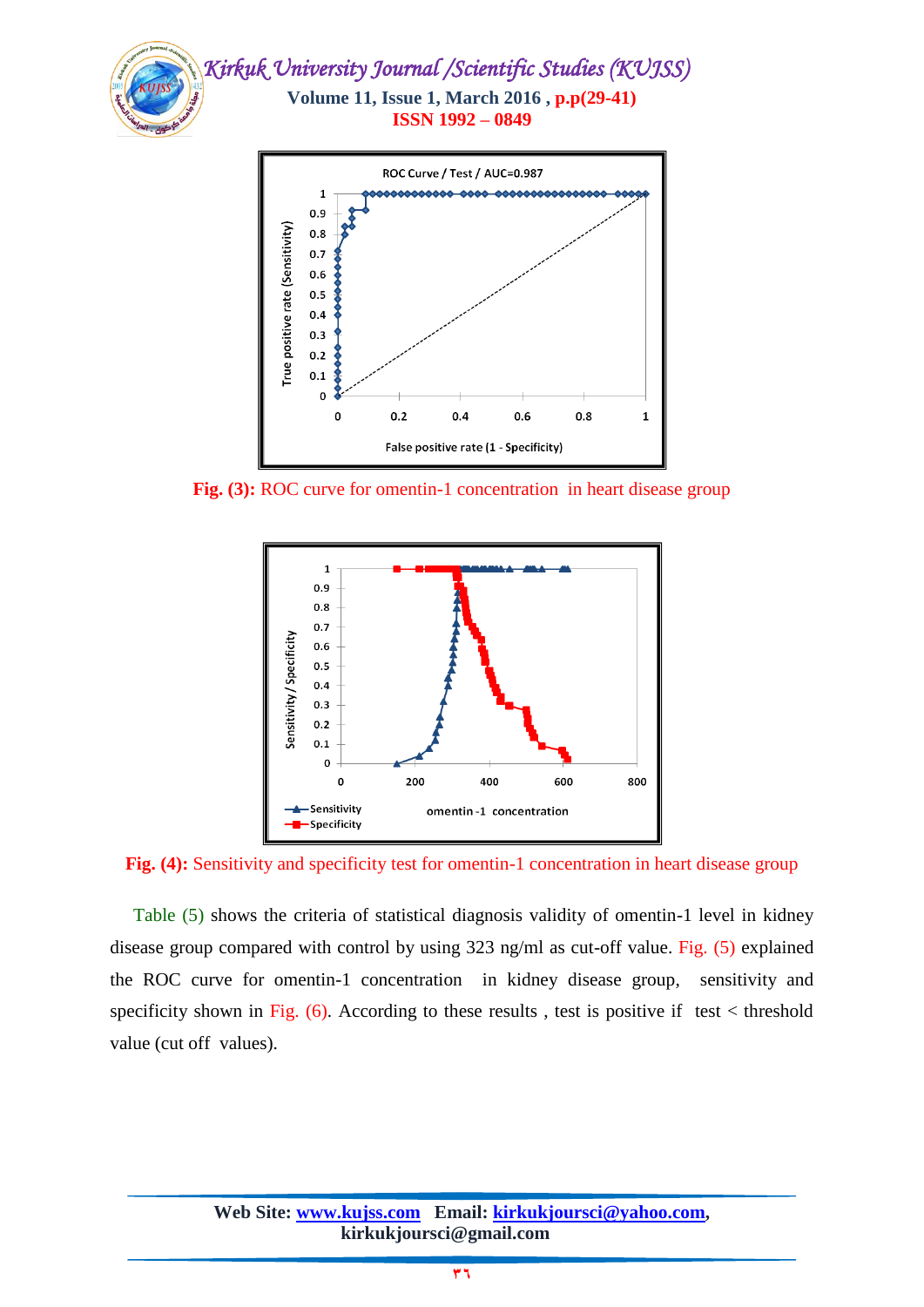

**Table (5):** Predictive values of serum omentin-1 level in kidney disease group using 323

|     | <b>Sensitivity Specificity</b> | <b>PPV</b> | <b>NPV</b> | <b>Accuracy</b> |            |
|-----|--------------------------------|------------|------------|-----------------|------------|
| 60% | 63%                            | 73%        | 53%        | 50%             | I<br>0.756 |



**Fig. (5):** ROC curve for omentin-1 concentration in kidney disease group



**Fig.** (6): Sensitivity and specificity test for omentin-1 concentration in kidney disease group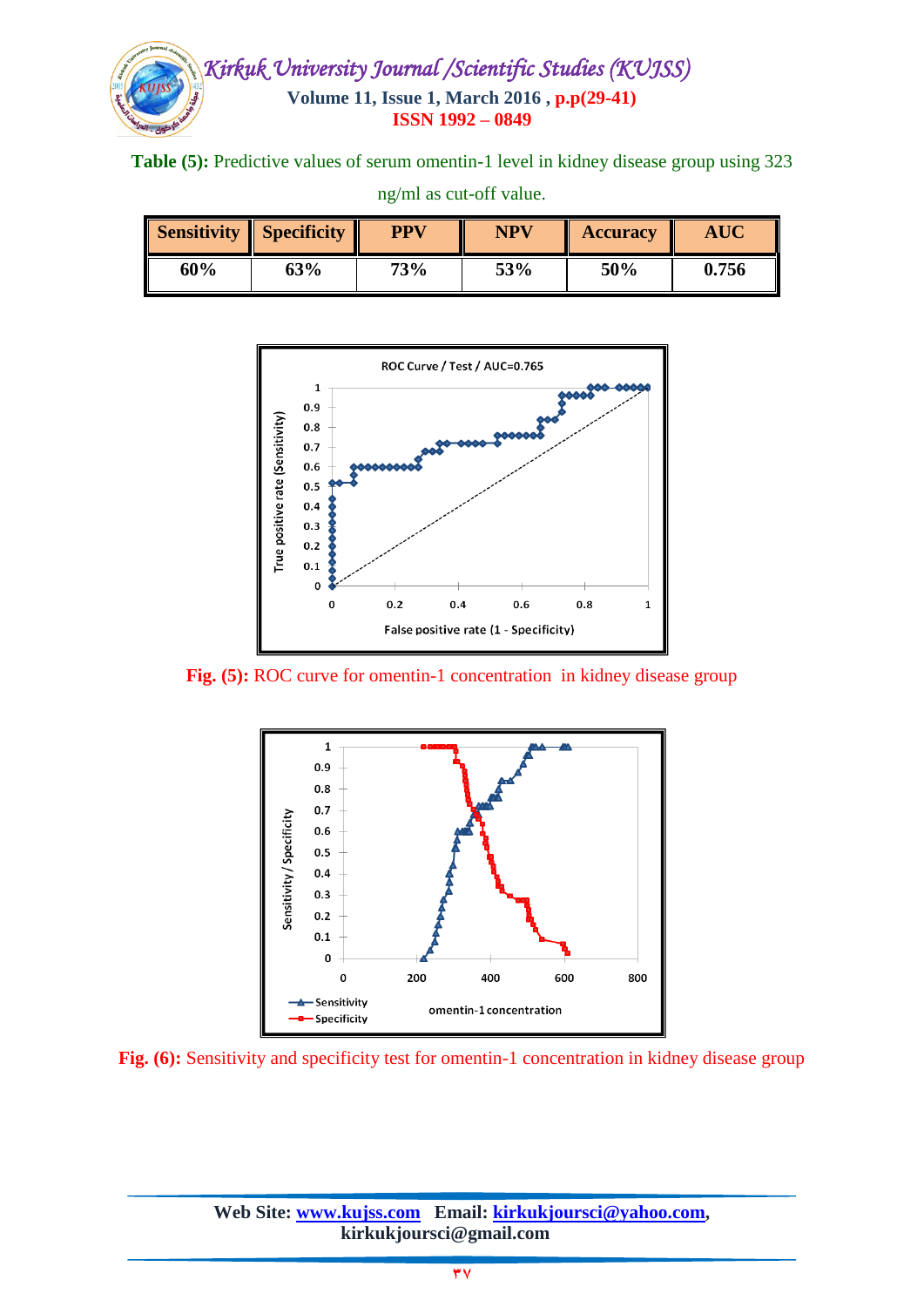## *Kirkuk University Journal /Scientific Studies (KUJSS)*  **Volume 11, Issue 1, March 2016 , p.p(29-41) ISSN 1992 – 0849**

 Omentin is expressed in visceral adipose tissue and it has anti-inflammatory effects[8]. The relationship between circulating omentin-1 with cardiovascular health were investigated in several clinical studies. *Moreno-Navarrete et al*.(2011) and others demonstrated that omentin was independently associated with endothelial dysfunction after controlling for adiposity, age, and inflammation[9]-[11]. This study showed that serum omentin-1 levels were lower in patients with heart and kidney disease, than in control participants, and this was concomitant with other studies. more importantly, they found that serum omentin-1 levels were independently associated with coronary artery disease (CAD) prevalence. Mechanisms of the association of omentin-1 with CAD have not been elucidated; however, one could consider several possibilities. Omentin induces endothelium-dependent relaxation via endothelium-derived nitric oxide through phosphorylation of endothelial nitric oxide synthase in rat isolated aorta[12]. Coronary artery disease may also be associated with impaired endothelium dependent coronary dilatation. Therefore, omentin may participate in CAD development at least in part through regulation of coronary contractility. In one study, decreased insulin sensitivity was associated with increased incidence of myocardial infarction and death, even after adjusting cardiovascular risk for smoking and low physical activity. As a result, decreased omentin-1 levels may contribute to the development of CAD by modulating insulin action. The present data showed that decreased omentin expression is implicated in a variety of chronic inflammatory diseases[13]. In *Narumi et al (2014)* study, they found that serum omentin-1 level appears to be a novel prognostic marker for the risk stratification of patients with heart failure[14].

 Adiponectin has been suggested to play a role in the prevention of cardiovascular diseases via its anti-inflammatory, anti-oxidant, and antiapoptotic properties. Reports have shown several adipokines to have beneficial effects on cardiovascular diseases[15],[16]. Unlike to adiponectin, serum omentin-1 was reported to decrease with chronic inflammation and oxidative stress in patients with heart failure. Nonetheless, there was a significant relationship between serum omentin-1 levels and cardiac events[14],[17]. Systemic inflammation, accelerated atherosclerosis and insulin resistance are common pathogenic features of end stage renal disease. Low omentin levels are associated with endothelial dysfunction, atherosclerosis and cardiovascular diseases. When we neglect the possible effects of chronic kidney disease on omentin, the expected result was the reduced levels of omentin in hemodialysis patients due to inflammation, insulin resistance and accelerated atherosclerosis.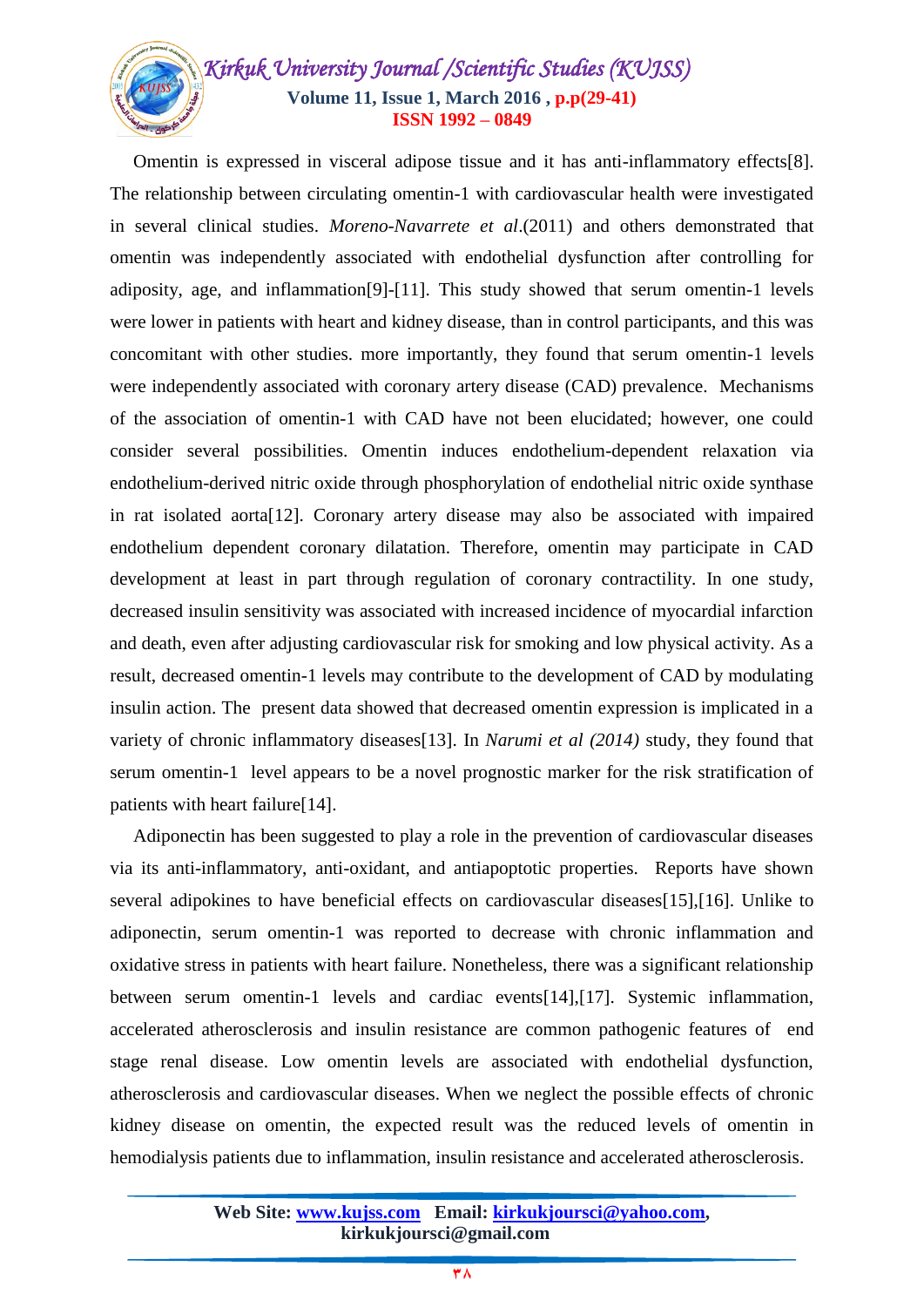# *Kirkuk University Journal /Scientific Studies (KUJSS)*  **Volume 11, Issue 1, March 2016 , p.p(29-41) ISSN 1992 – 0849**

 We found unexpectedly, significantly higher levels of omentin-1 in the cardiorenal syndrome group than in the control group, and this disagrees with its role as antiinflammation. The reason of increased levels of omentin-1 in our opinion might be related to impaired renal clearance , and defective degradation and excretion, and this agreed with few studies which found higher levels of omentin in end stage renal disease patients. This may due to the size of omentin which is relatively large protein, which during hemodialysis may not be significantly cleared from plasma. Currently there is no study supporting our estimation related to omentin excretion, but generally most adipokines such as adiponectin, visfatin and resistin are elevated in patients with chronic kidney disease, likely owing to decreased renal excretion[18]-[20]. But similarly, another important adipokine, adiponectin, has been shown to be eliminated or biodegraded through the renal route. also, increased levels of adipokine were shown in parallel with deterioration of renal function[18],[21]. An increase in inflammation and malnutrition components was correlated with a decrease in the serum level of omentin[22]**.**

## **4. Conclusion**

 Omentin-1 levels measurement showed a significant of variety in the cardiorenal syndrome, heart disease and kidney patients, and it is more sensitive in cardiorenal syndrome which give: valuable information for diagnosis, good monitoring disease status and progression of the disease.

## **References**

**[1]** W. A Olowu, *Epidemiology, pathophysiology, clinical characteristics and management of childhood cardiorenal syndrome*, World J Nephrol, 2012 :6; 1(1): 16-24.

**[2]** S. Sachdeva, N.P. Singh, R.Saha, *Impact of renal dysfunction on the outcome of acute myocardial infarction*. JIACM., 2010;11(4):277-81.

**[3]** R .Hawkins, *New biomarkers of acute kidney injury and the cardio-renal syndrome*, Korean J Lab Med., 2011; 31: 72–80.

**[4]** A. Vu , M. S Sidhom , B. C Bredbeck , et al, *Evaluation of the relationship between circulating omentin-1 concentrations and components of the metabolic syndrome in adults without type 2 diabetes or cardiovascular disease*, Diabetology & Metabolic Syndrome, 2014, 6:4.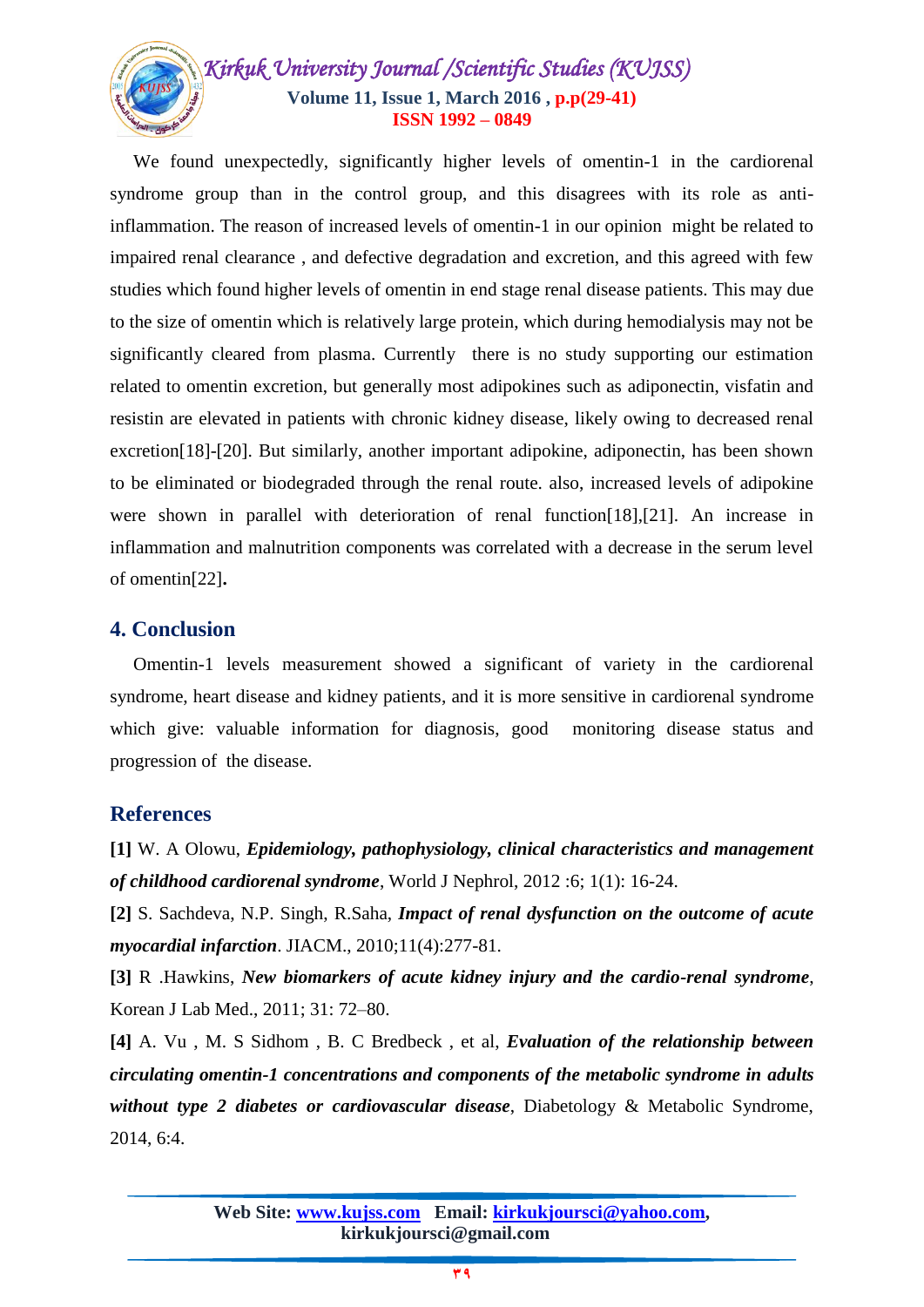

**[5]** A. Hossein-nezhad, K. Mirzaei, S. Alatab, et al, *Circulating Omentin-1 in Obesity and Metabolic Syndrome Status Compared to Control Subjects*, Endocrinol Metabol Syndrome, 2012, S:1.

**[6]** A. Mahde, M.Shaker, Z.Al-Mashhadani, *Study of Omentin1 and Other Adipokines and Hormones in PCOS Patients*, Oman Medical Journal, 2009, 24(2).

**[7]** Omentin-1 Human ELISA, Genasia biotech CO., LTD :Serial NO.:GA-E172HM.

**[8]** BK. Tan, R. Adya and HS.Randeva, Omentin: *a novel link between inflammation*, diabesity, and cardiovascular disease. Trends Cardiovasc Med., 2010, 20:143–148.

**[9]** JM . Moreno-Navarrete, F . Ortega, A . Castro, et al., *Circulating omentin as a novel biomarker of endothelial dysfunction*. Obesity , 2011; 19: 1552-9.

**[10]** M.Yorük, K. O.Yaykaşlı , H. ozhan , R.Memişoğulları , A.Karabacak , S. Bulur , Y. Aslantaş , C. Başar , E.Kaya , *Association of omentin Val109Asp polymorphism with coronary artery disease*, Anadolu Kardiyol Derg., 2013.

**[11]** X . Zhong, H.Y .Zhang, H .Tan, Y. Zhou, FL .Liu, FQ .Chen, et al., *Association of serum omentin-1 levels with coronary artery disease*. Acta Pharmacol Sin., 2011; 32: 873-8.

**[12]** H .Yamawaki, N Tsubaki, M Mukohda, M. et al., Omentin, *a novel adipokine, induces vasodilation in rat isolated blood vessels*. Biochem Biophys Res Commun., 2010; 393: 668– 72.

**[13]** X. zhong, H.zhang, H. tan, et al., Fu-qin chen, De-ya shang,. *Association of serum omentin-1 levels with coronary artery disease*, Acta Pharmacologica Sinica., 2011, 32: 873– 878.

**[14]** T .Narumi, T .Watanabe ,et al., *Impact of serum omentin-1 levels on cardiac prognosis in patients with heart failure*. BioMed Central Ltd,Cardiovascular Diabetology, 2014, 13:84.

**[15]** E.Adeghate, Visfatin: *structure, function and relation to diabetes mellitus and other dysfunctions*. Curr Med Chem 2008, 15(18):1851–1862.

**[16]** G.A. Christou, A.D.Tselepis, Kiortsis DN., *The metabolic role of retinol binding protein 4: an update*. Horm Metab Res, 2012, 44(1):6–14.

**[17]** M. Shams, K. A. Rasekhi, M.A. Ostovan, G.R.Omrani, *The relationship between serum adiponectin levels with the presence and severity of coronary artery disease*. Arch Iran Med 2012; 15: 611-6.